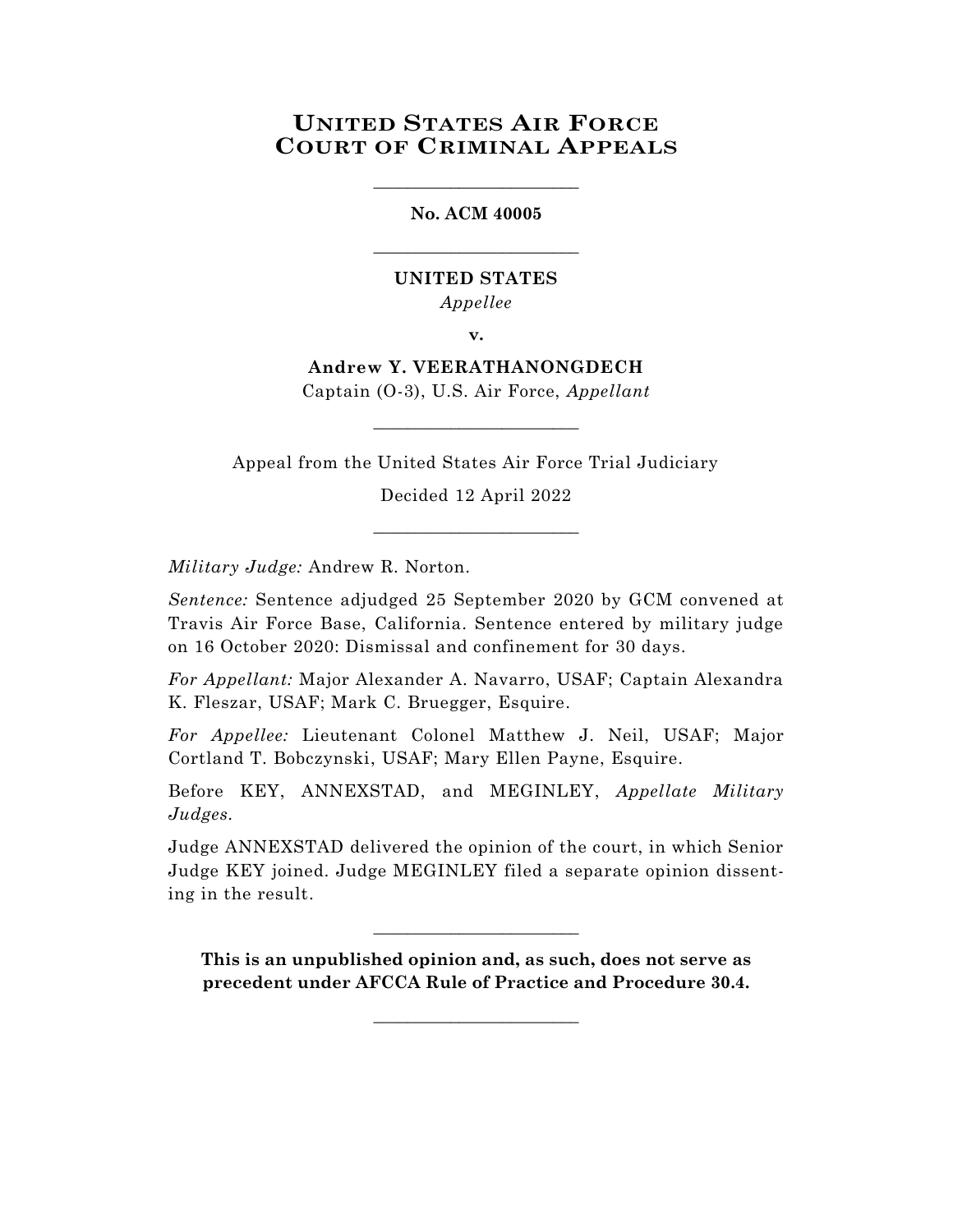### ANNEXSTAD, Judge:

A general court-martial composed of officer members convicted Appellant, contrary to his pleas, of one specification each of wrongful use of a controlled substance (3,4-methylenedioxymethamphetamine (MDMA)), solicitation of others to provide him a controlled substance (Percocet), and obstruction of justice in violation of Articles 112a and 134, Uniform Code of Military Justice (UCMJ), 10 U.S.C. §§ 912a, 934, *Manual for Courts-Martial, United States* (2016 ed.) (*MCM*). <sup>1</sup> The court-martial sentenced Appellant to a dismissal and 30 days of confinement.

On appeal, Appellant raises one issue through his appellate defense counsel: (1) whether the convening authority's failure to take action on the sentence warrants a remand for proper post-trial processing. Appellant personally raises six additional issues pursuant to *United States v. Grostefon*, 12 M.J. 431 (C.M.A. 1982), which we have reworded: (2) whether his conviction for wrongful use of MDMA is legally and factually sufficient; (3) whether his conviction for obstruction of justice is legally and factually sufficient; (4) whether the military judge abused his discretion in denying the Defense's motion to suppress evidence derived from the search and seizure of Appellant's phone; (5) whether the military judge erred in finding the order given to Appellant to biometrically unlock his cell phone with his thumbprint was lawful; (6) whether the military judge erred by allowing a witness to answer a question of law; and (7) whether the military judge erred by failing to instruct the panel that a unanimous verdict was required to convict Appellant. With respect to issues (4), (6),<sup>2</sup> and (7),<sup>3</sup>

<sup>1</sup> Appellant was also acquitted of one specification each of conspiracy, wrongful use of cocaine, conduct unbecoming of an officer and a gentleman, and solicitation of others to provide him with a controlled substance (Adderall) in violation of Articles 81, 112a, 133, and 134, UCMJ, 10 U.S.C. §§ 881, 912a, 933, 934, *Manual for Courts-Martial, United States* (2016 ed.).

<sup>2</sup> The record indicates that the witness answered the question in issue at the specific request of Appellant's trial defense counsel. We therefore find that Appellant intentionally waived this issue during trial and therefore conclude it is extinguished and cannot be raised on appeal. *See United States v. Gladue*, 67 M.J. 311, 313 (C.A.A.F. 2009). We have further considered our discretion to exercise our authority to pierce Appellant's waiver to correct a legal error, and we decline to do so. *See United States v. Hardy,* 77 M.J. 438, 442−43 (C.A.A.F. 2018); *United States v. Chin*, 75 M.J. 220, 222−23 (C.A.A.F. 2016) (discussing our ability to correct an error despite an accused's waiver).

<sup>3</sup> *See United States v. Anderson*, No. ACM 39969, 2022 CCA LEXIS 181, at \*57 (A.F. Ct. Crim. App. 25 Mar. 2022) (finding unanimous court-martial verdicts not required).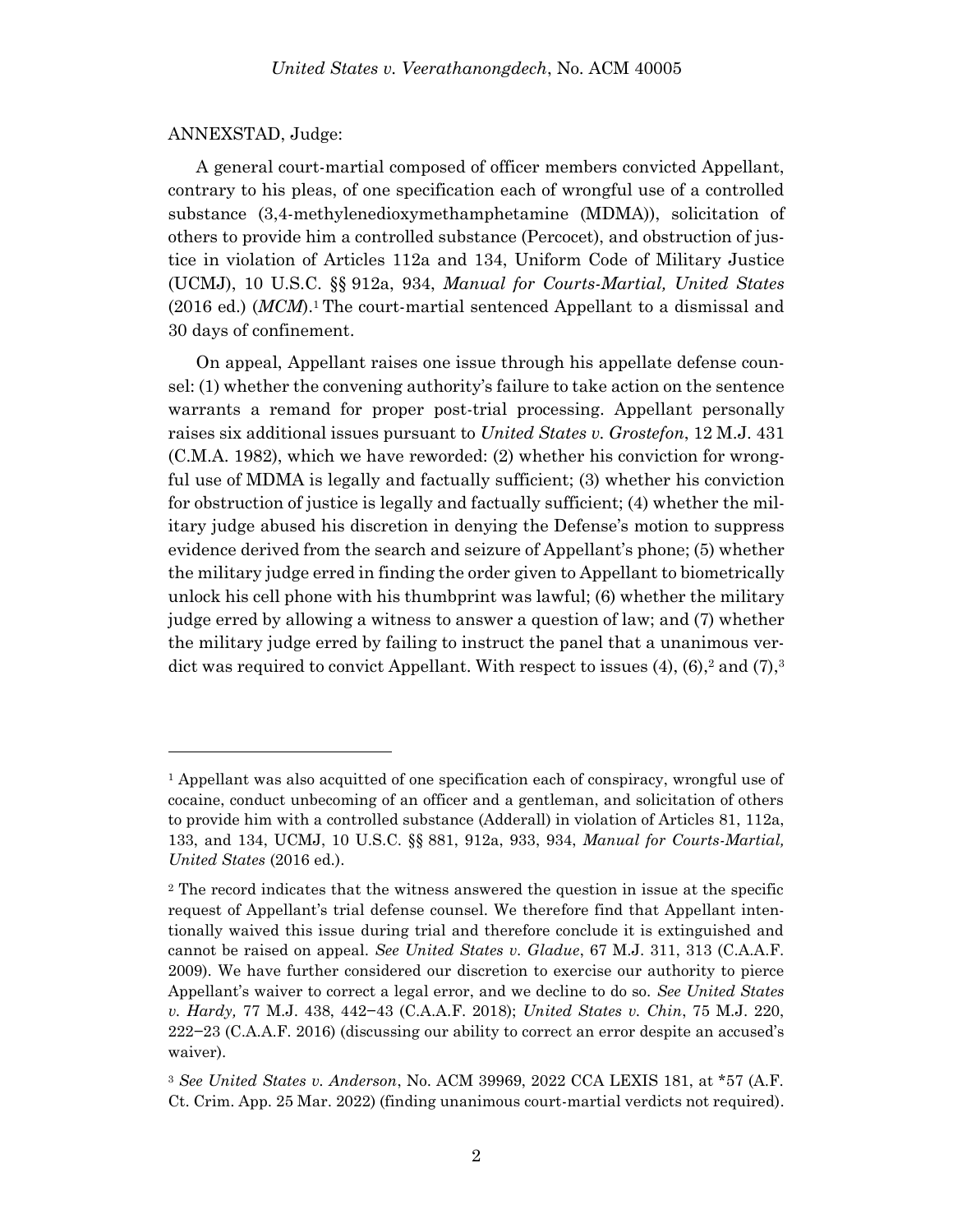we have carefully considered Appellant's contentions and find they do not require further discussion or warrant relief. *See United States v. Matias*, 25 M.J. 356, 361 (C.M.A. 1987).

With respect to issue (1), on 5 October 2020 Appellant submitted his clemency matters wherein he requested the convening authority disapprove his remaining period of confinement. In his Decision on Action memorandum, dated 13 October 2020, the convening authority stated that he took "no action" on Appellant's case and that "upon completion of the sentence to confinement" Appellant was "required . . . to take leave pending completion of appellate review." The military judge signed the entry of judgment and entered the adjudged sentence without modification on 16 October 2020. Since all of Appellant's offenses occurred prior to 1 January 2019, we find the convening authority made a procedural error when he failed to take action on the sentence consistent with our superior court's decision in *United States v. Brubaker-Escobar*, 81 M.J. 471 (C.A.A.F. 2021) (per curiam). However, after testing the error for "material prejudice to a substantial right" of Appellant, we determine that Appellant is not entitled to relief. *See United States v. Alexander,* 61 M.J. 266, 269 (C.A.A.F. 2005).

We are satisfied based on the facts of this case that the convening authority did not intend to provide any relief with regards to the confinement portion of Appellant's sentence and consequently that the convening authority's failure to approve Appellant's sentence is harmless. We base these conclusions on the language used by the convening authority in his Decision on Action memorandum, where he placed Appellant on leave "upon completion" of his term of confinement. Likewise and consistent with our superior court's decision in *United States v. Jessie*, 79 M.J. 437, 444 (C.A.A.F. 2020), we also considered the posttrial declaration submitted to this court on 16 February 2022 by the convening authority's legal advisor, who provided that the convening authority in "taking no action" on Appellant's sentence intended to provide "no relief on the findings or sentence." *See United States v. Harrington*, No. ACM 39825, 2021 CCA LEXIS 524, at \*32 (A.F. Ct. Crim. App. 14 Oct. 2021) (unpub. op.) (finding no material prejudice when convening authority's intent to approve sentence was declared on appeal), *pet. granted*, No. 22-0100/AF, 2022 CAAF LEXIS 201 (C.A.A.F. 14 Mar. 2022).

These conclusions are also bolstered by the fact that the convening authority did not have the ability to grant clemency with respect to the punitive discharge, and even if we assume the facts most favorable to Appellant, the convening authority's ability to provide meaningful relief on Appellant's confinement term was limited—in that Appellant only had approximately one week of confinement remaining. Finally, we think it is unlikely that the convening authority would have provided relief from Appellant's already short sentence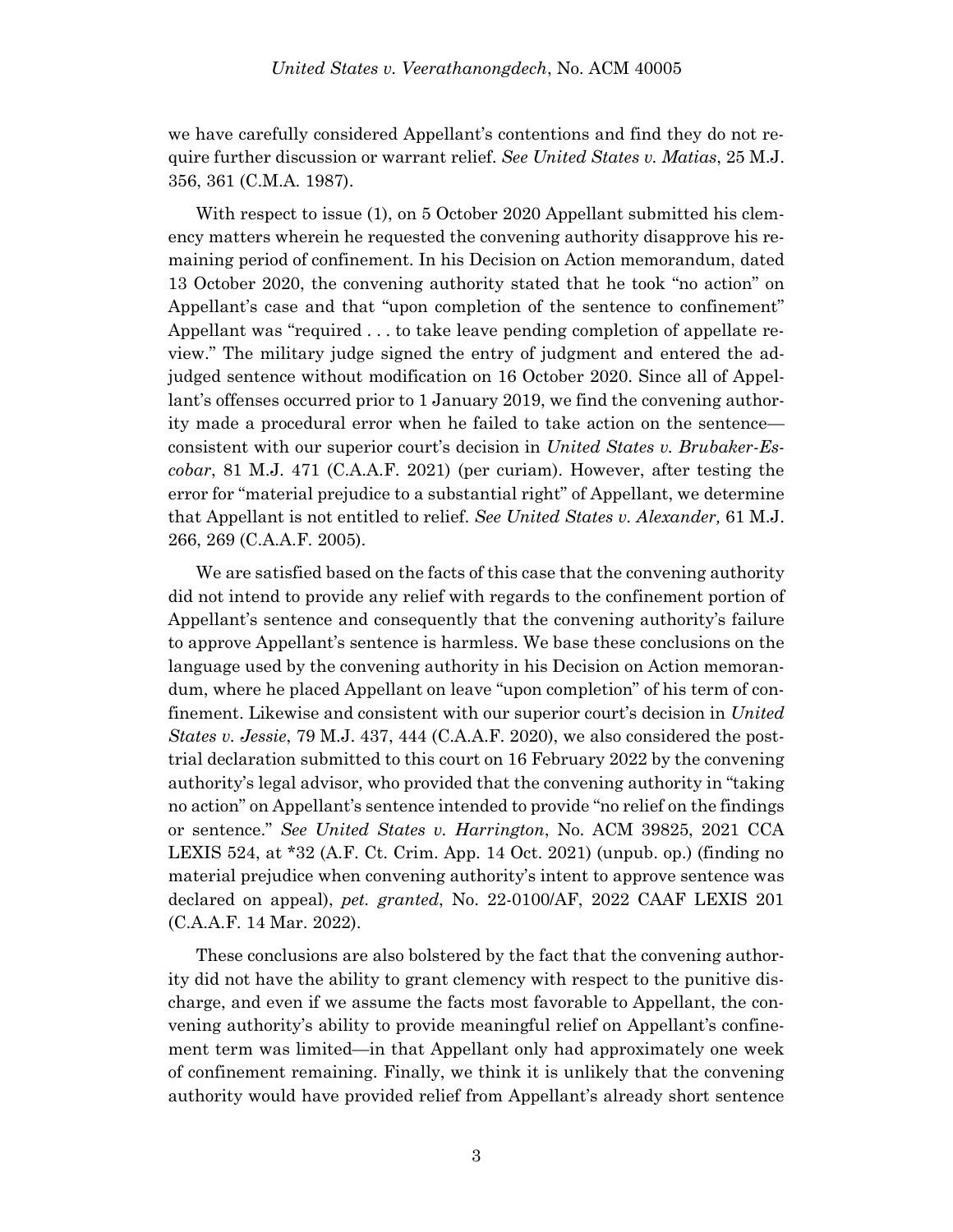to confinement. In testing for prejudice, we have examined the convening authority's decision on action and find Appellant suffered no material prejudice to a substantial right.

With respect to issue (5), as discussed further in the background section below, Air Force Office of Special Investigations (AFOSI) agents ordered Appellant to biometrically unlock his cell phone by using his thumbprint. Appellant argues that he is entitled to relief based on the theory that the military judge erred in finding this order was lawful. The record, however, demonstrates that Appellant did not actually biometrically unlock his cell phone. Instead, the agents seized his locked phone and sent it to the Defense Cyber Crimes Center Cyber Forensics Laboratory (DC3/CFL) where it was subsequently unlocked and analyzed. As a result, the question of whether the initial thumbprint order was lawful is of no moment, because no evidence was obtained as a result of the order. Accordingly, we find no merit to Appellant's argument on this point and determine no relief is warranted.

Finding no error that materially prejudiced a substantial right of Appellant, we affirm the findings and sentence.

# **I. BACKGROUND**

On 23 April 2018, AFOSI opened an investigation into Appellant after receiving and viewing text messages between Appellant and another military member, Major (Maj) JD, who was a subject of a separate investigation. Those text messages showed that Appellant requested contact information for Maj JD's drug dealer.

Later that day, AFOSI agents brought Appellant into a room for a video recorded interview. AFOSI agents read Appellant his Article 31, UCMJ, 10 U.S.C. § 831, rights, and Appellant requested counsel. The interview was subsequently terminated. AFOSI agents then informed Appellant that they had authorization to seize and search Appellant's cell phone. After some discussion, Appellant refused to biometrically unlock his phone without a direct order from his commander. When the agents left the interview room to seek such an order, Appellant immediately began to aggressively scratch, suck, and rub his thumbs for approximately 15 to 20 minutes. When agents reentered the room with Appellant's commander, Appellant immediately stopped the above-mentioned behavior. However, despite Appellant receiving a direct order from his commander to unlock his phone via thumbprint, AFOSI's multiple attempts to have Appellant unlock his phone still failed due to the distortion of his thumbprint. The agents seized Appellant's still-locked phone.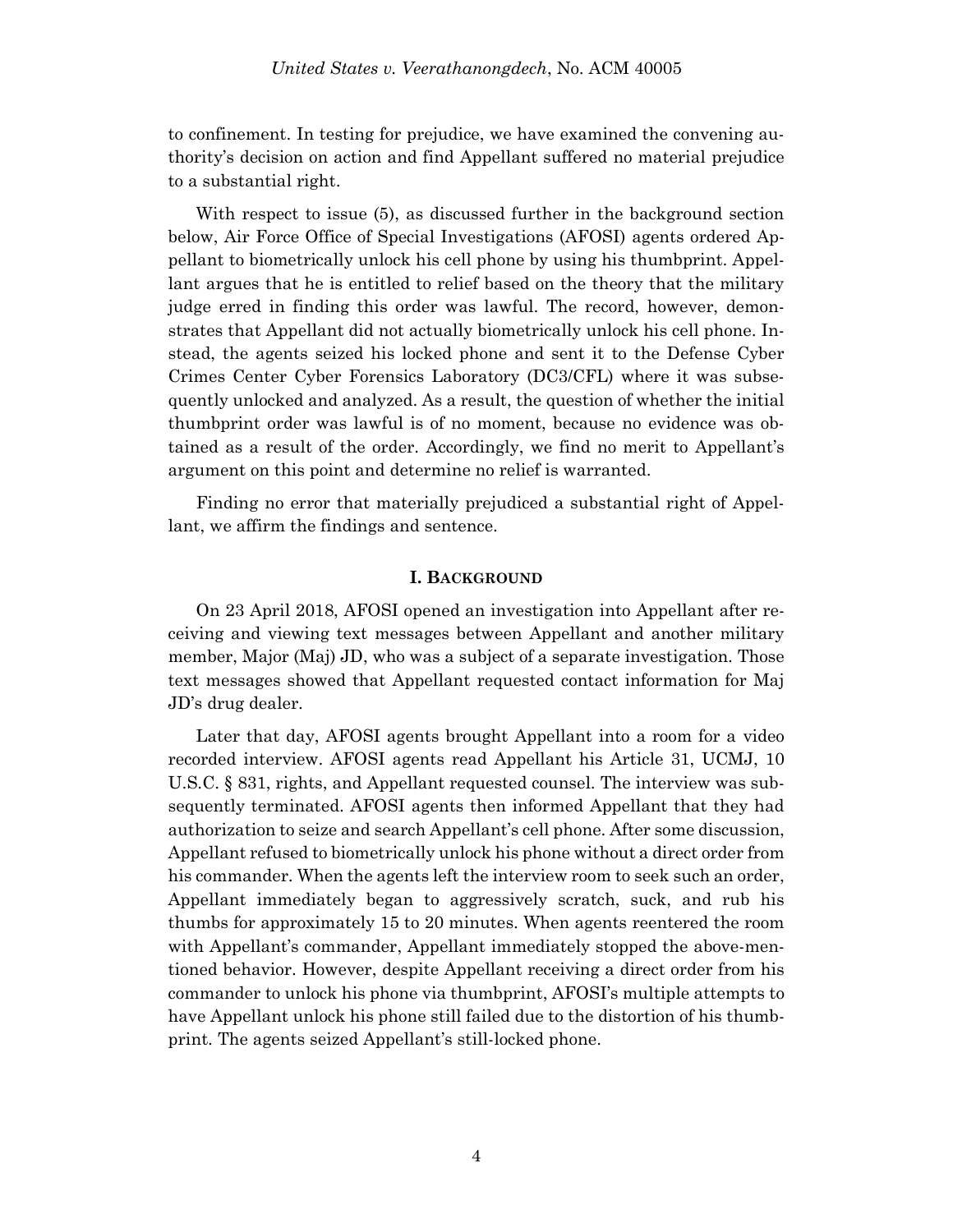The agents subsequently sent Appellant's phone to DC3/CFL where digital forensic examiners unlocked and analyzed data on Appellant's phone. Extractions from the phone identified multiple conversations in reference to the charged offenses that took place in April 2018 while Appellant was vacationing with Captain (Capt) DF and Maj TT in Mexico. Specifically, the texts related to Appellant's wrongful use of MDMA and solicitation of Percocet.

# **II. DISCUSSION**

#### **A. Legal and Factual Sufficiency**

Appellant contends that his conviction for wrongfully using MDMA is legally and factually insufficient (issue (2)). Specifically, Appellant contends there was no direct evidence presented that Appellant used MDMA, and that the Government misinterpreted Appellant's "very dark humor" and took his text messages out of context. Additionally, Appellant contends that his conviction for obstruction of justice was legally and factually insufficient (issue (3)). Specifically, Appellant alleges that the Government failed to prove that Appellant intended to impede an investigation. We are not persuaded by Appellant's arguments and determine that no relief is warranted.

### **1. Additional Background**

l

 At trial, Maj JD was called as a government witness and testified that Appellant sought the contact information for Maj JD's "plug" before the Mexico trip. Subsequent testimony established that "plug" was a slang term for a drug dealer. A review of the text messages between Appellant and Maj JD showed that both individuals used "street terms" for drugs, such as "8-ball" and "G" which was later used as evidence to show that they were both familiar with drugs and drug transactions. Additionally, in the text messages between Appellant and Maj JD, Appellant discussed wanting to purchase and consume drugs.

 At trial, the Government presented testimony from Mr. EH, a digital forensic examiner from DC3/CFL. Mr. EH testified that his review of Appellant's phone uncovered multiple text message exchanges between Appellant and other individuals relating to the charged offenses. On 10 April 2018, Appellant began a group text message with Capt DF and Maj TT by texting, "MEXICO LEAVE APPROVED."4,5 The messages also showed Appellant, Capt DF, and

<sup>4</sup> Appellant had leave scheduled for 16–20 April 2018 in Mexico.

<sup>5</sup> Text message exchanges in this opinion are taken verbatim from evidence in the record of trial and introduced at trial and include misspellings and punctuation errors where not corrected.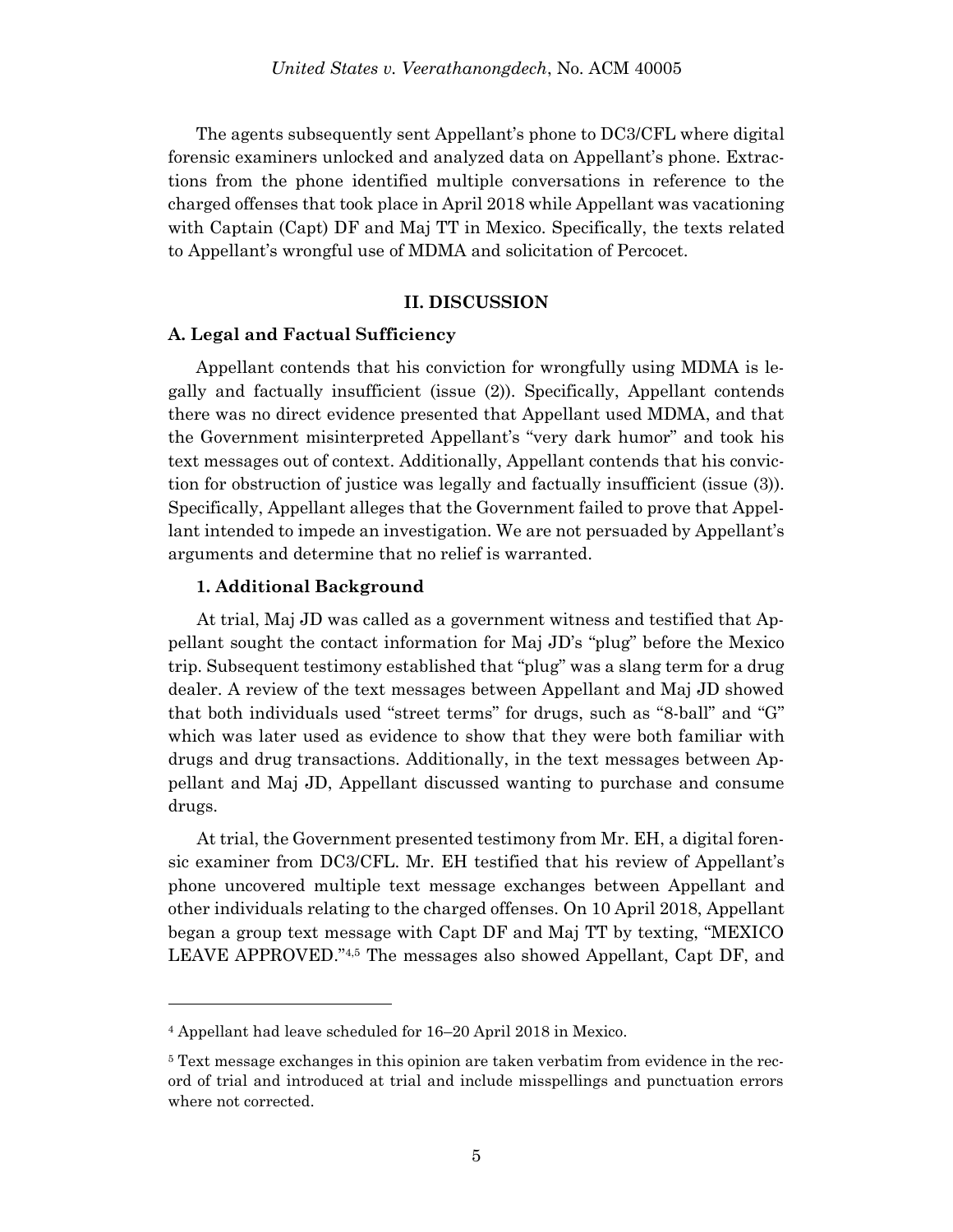Maj TT stayed at a resort in Mexico from 14 to 23 April 2018, and they regularly texted each other throughout their stay.

 On 14 April 2018, Appellant told Capt DF and Maj TT that he forgot his Pepcid. Maj TT responded, "It's OK I've got molly." Based on his experience with previous criminal investigations, Mr. EH testified that "molly" typically refers to MDMA. That same night, Appellant discussed using Percocet with Capt DF and Maj TT while they were in Mexico. The following text exchange ensued:

[Appellant:] How many percs<sup>[6]</sup> ya got?? Or how much of everything you got as well and how much per. Don't wanna tryna do it all the first couple of days

[Maj TT:] Okay relax[.] Was gonna just gonna take a perc first chill vibes . . . . I've got about 15 perc I think

. . .

[Appellant:] No[.] Perc[.] Tonight

[Maj TT:] I didn't count

[Appellant:] ?

. . .

[Maj TT:] I'm bringing 3 with[.] Okay ill bring 5

. . .

[Capt DF:] I'm cummin

. . .

l

[Maj TT:] Fondo and I took in Nashville, good stuff

[Appellant:] Wtf[.] When[?] Gimme[.] Or lemme get another perc[.] Pleas and thank you

[Maj TT:] Alright

 The next day, Appellant texted Capt DF and Maj TT, "Wanna roll tonight? After dinna?? Hmmm???" Maj TT responded, "Well never sleep." Appellant said "F[.] Small dose[.] Half dose[.] Or whatevs." Later that night, Maj TT texted Appellant and Capt DF, "......Perc," to which Appellant responded, "Yes[.] Please." The following day, Appellant texted, "Molly tonight?"

<sup>6</sup> Mr. EH testified "percs" is common shorthand for the prescription drug "Percocet."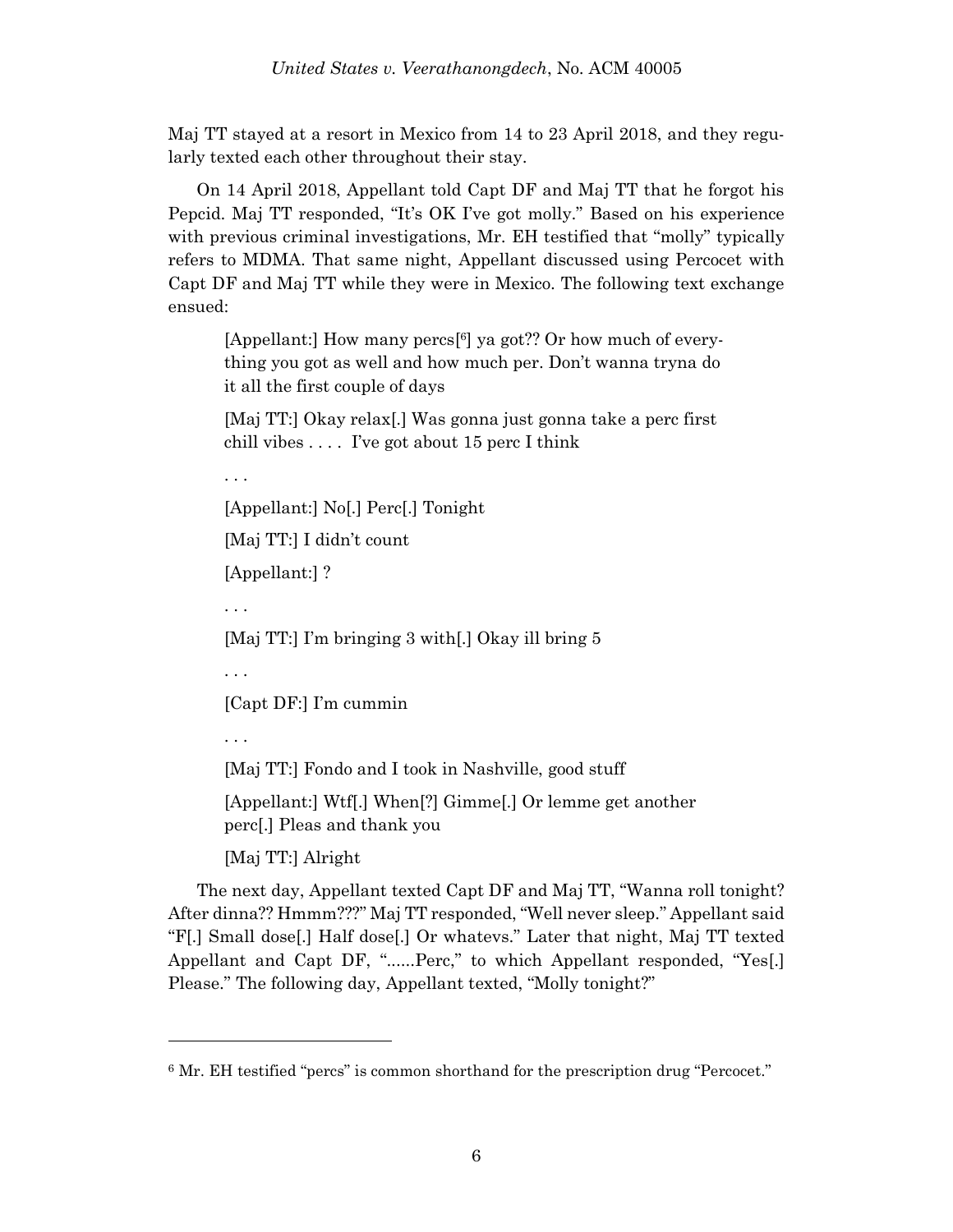The next day Appellant texted with Capt DF, Maj TT, along with a newly added individual identified as "Azn" about "Molly":

[Maj TT:] I'm about to take Molly

[Appellant:] FINALLY[.] hahaha[.] I'll bring the pepcid and speakers . . . . You guys take it already?

[Maj TT:] Nope[.] Waiting for u

[Appellant:] Kk, I'm heading there now and telling mags to meet me when she's ready

[Maj TT:] Good[.] Ok[.] Mines slowly creeping in

[Appellant:] MINE HIT ME WALKING TO CHECK ON MAGS[.] [S]low creep tho[.] It's getting how ya doin right now[?] I 100% admire how you guys can do daddy duties while F[\*\*]KED up on Molly

[Azn:] That just means they haven't taken enough molly haha jk

[Appellant:] Gaga[.] Same as me and I Mexican screamed in front of 100 people

[Azn:] V, u have taken enough

[Appellant:] Never enough

Later that night, Maj TT texted the group and said that Appellant "[g]ot smacked by the Molly" and "[t]ripped d[\*\*]k in front of everyone." In response, Appellant admitted he "WAS F[\*\*]KED UP." The next morning, Appellant said he "still ha[d] no appetite" and was "[f]orcing food down." He also said, "I've pooped water twice today, [w]tf was in those pills."

# **2. Law**

This court reviews issues of legal and factual sufficiency de novo. *United States v. Washington*, 57 M.J. 394, 399 (C.A.A.F. 2002) (citation omitted). Our assessment of legal and factual sufficiency is limited to the evidence produced at trial. *United States v. Dykes,* 38 M.J. 270, 272 (C.M.A. 1993) (citations omitted).

"The test for legal sufficiency is whether, after viewing the evidence in the light most favorable to the prosecution, any rational trier of fact could have found the essential elements of the crime beyond a reasonable doubt." *United States v. Robinson*, 77 M.J. 294, 297–98 (C.A.A.F. 2018) (quoting *United States v. Rosario*, 76 M.J. 114, 117 (C.A.A.F. 2017)). While we must find evidence is sufficient beyond a reasonable doubt, it "does not mean that the evidence must be free of conflict." *United States v. Galchick*, 52 M.J. 815, 818 (A.F. Ct. Crim. App. 2000) (citation omitted).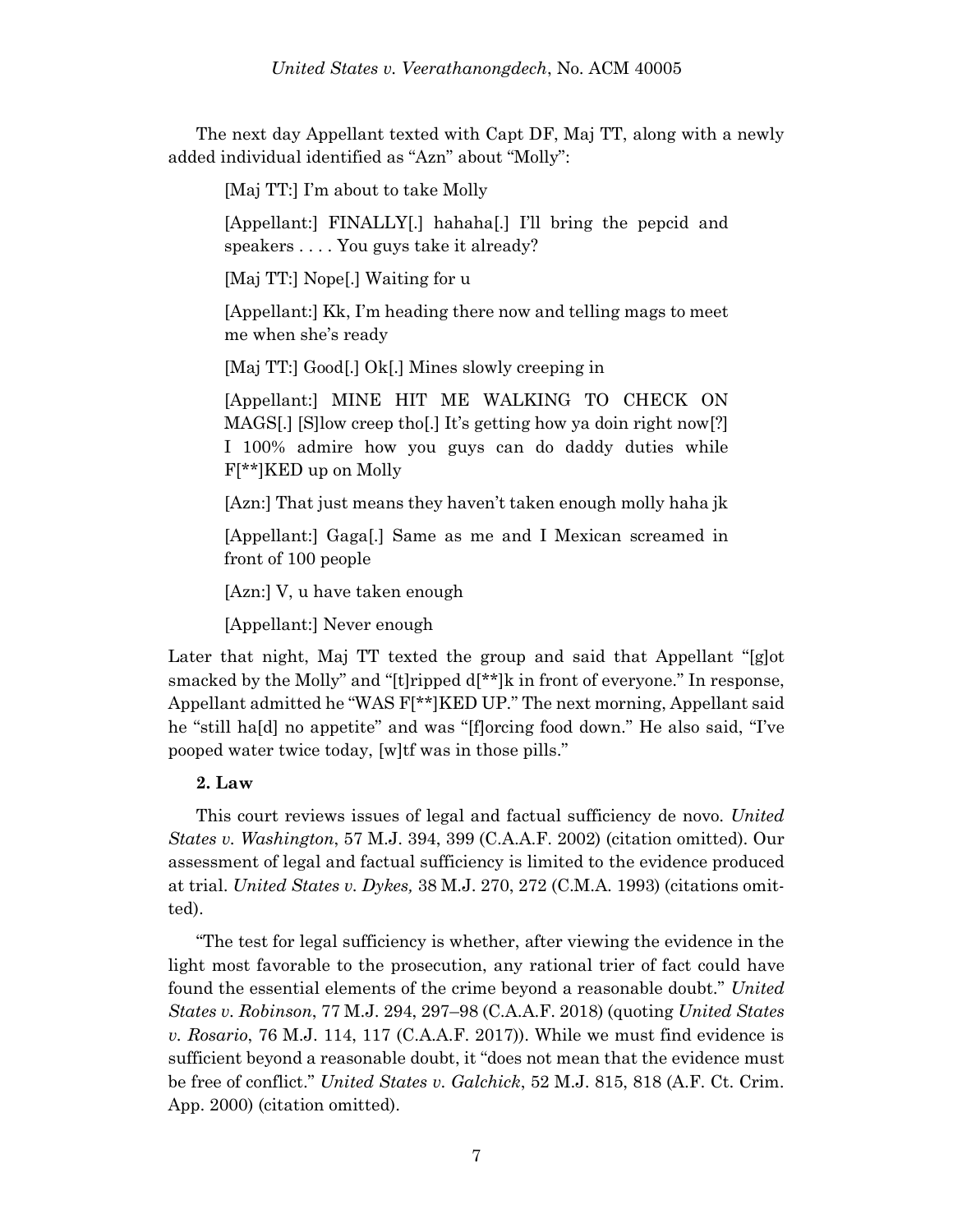"In resolving questions of legal sufficiency, we are bound to draw every reasonable inference from the evidence of record in favor of the prosecution." *United States v. Barner*, 56 M.J. 131, 134 (C.A.A.F. 2001) (citations omitted). As a result, "[t]he standard for legal sufficiency involves a very low threshold to sustain a conviction." *United States v. King,* 78 M.J. 218, 221 (C.A.A.F. 2019) (alteration in original) (citation omitted).

"The test for factual sufficiency 'is whether, after weighing the evidence in the record of trial and making allowances for not having personally observed the witnesses,' [we are ourselves] 'convinced of the accused's guilt beyond a reasonable doubt.'" *United States v. Reed,* 54 M.J. 37, 41 (C.A.A.F. 2000) (quoting *United States v. Turner*, 25 M.J. 324, 325 (C.M.A. 1987)). "In conducting this unique appellate role, we take 'a fresh, impartial look at the evidence,' applying 'neither a presumption of innocence nor a presumption of guilt' to 'make [our] own independent determination as to whether the evidence constitutes proof of each required element beyond a reasonable doubt.'" *United States v. Wheeler*, 76 M.J. 564, 568 (A.F. Ct. Crim. App. 2017) (alteration in original) (quoting *Washington,* 57 M.J. at 399).

# **3. Analysis**

# *a. Wrongful Use of MDMA*

In order for Appellant to be found guilty of wrongful use of a controlled substance in violation of Article 112a, UCMJ, the Government was required to prove beyond a reasonable doubt that (1) Appellant used a controlled substance, specifically MDMA, and (2) his use was wrongful. *See MCM*, pt. IV,  $\P$  37.b.(2).

Use "means to inject, ingest, inhale, or otherwise introduce into the human body, any controlled substance." *MCM,* pt. IV, ¶ 37.c.(10). "Knowledge of the presence of the controlled substance is a required component of use." *Id.*  Knowledge of the presence of the controlled substance may be inferred from the presence of the substance in the accused's body or from other circumstantial evidence." *Id.* A permissive inference can be sufficient to "satisfy the government's burden of proof as to knowledge." *Id.*

We find the evidence is legally and factually sufficient to support Appellant's conviction. Here, Appellant's text conversations with Capt DF and Maj TT showed that Appellant consumed MDMA during his vacation to Mexico. In particular, the evidence presented at trial established that Appellant was on leave from 14 to 20 April 2018 and that he was in Mexico with Capt DF and Maj TT. Appellant's own leave statement establishes that he was in Mexico during the charged time period, and Maj JD testified that Appellant was seeking contact information for a drug dealer prior to the trip. Additionally, we find pertinent and compelling the constant back-and-forth text messaging that took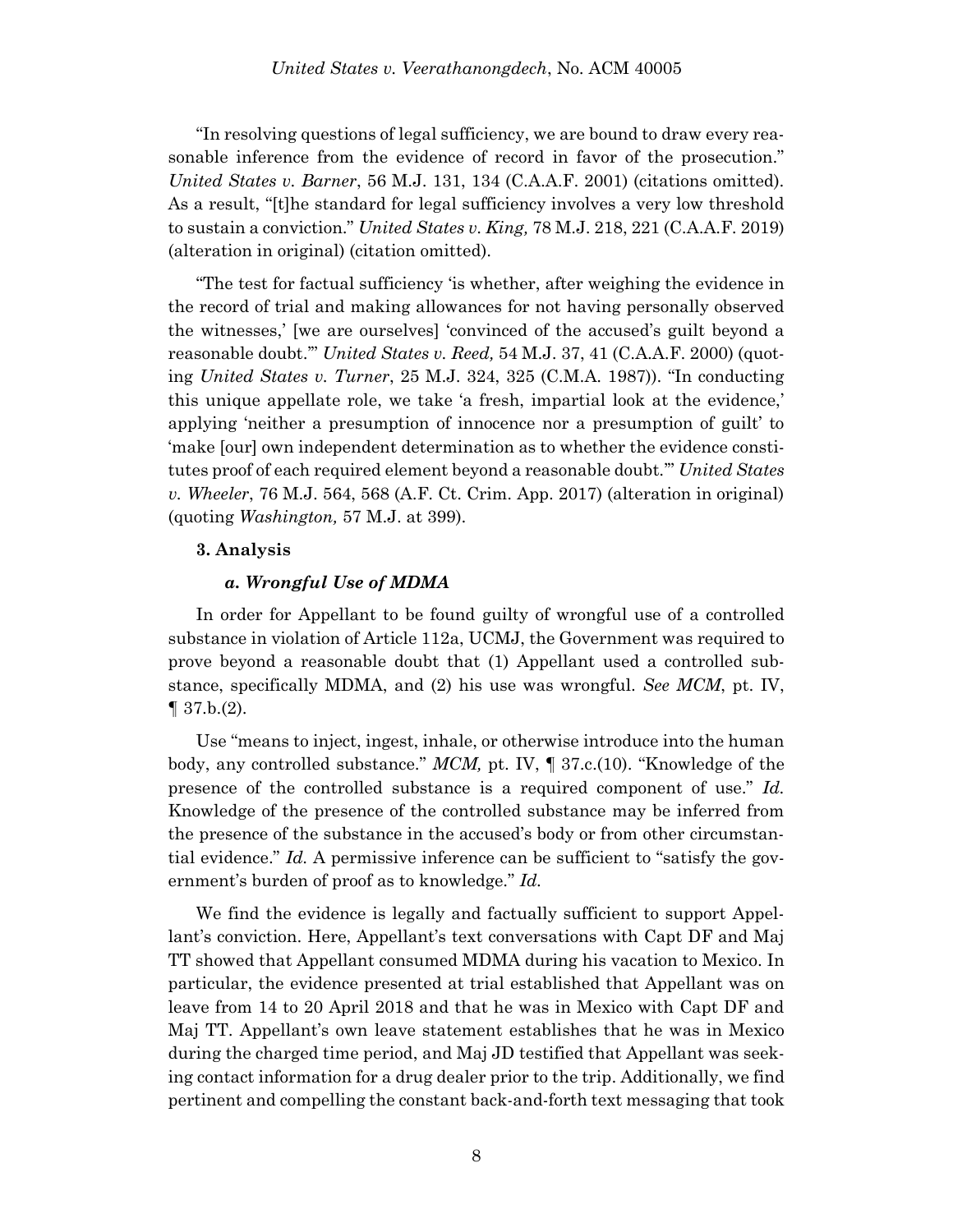place during the entire trip between the Appellant and Capt DF and Maj TT. These messages, when read together, sufficiently demonstrate that they were all in on the illegal drug use together, and Maj JD's testimony tends to corroborate Appellant's general interest in obtaining illicit drugs, if not his intent to use such drugs while in Mexico. The group text messages discussed things like how much and what drugs they had with them, how they were going to space out their drug use, how they compared the effects of the drugs, and also pondered how the drugs impacted normal day-to-day functions (e.g., "daddy duties"). We would not expect this type of exchange except in the case of actual illegal drug use. We also find relevant, as discussed in greater detail below, that an innocent person would not ordinarily feel the need to obstruct justice, by attempting to prevent access to these text messages. Therefore, we find ample indicia of reliability in Appellant's group text messages. *See United States vs. Hansen¸*36 M.J. 599, 607 (A.F.C.M.R. 1992) (factoring surrounding circumstances of an appellant's admission to determine whether there was an indicia of reliability under Mil. R. Evid. 803(24)).

Ultimately, after reviewing the text messages in context, we find they provide sufficient evidence to support that Appellant consumed MDMA while in Mexico. Appellant's own text messages not only discussed the fact that Maj TT had "Molly," but also clearly described that Appellant consumed, and shortly thereafter felt the effects of, the drug, stating, *inter alia*, "MINE HIT ME WALKING TO CHECK ON MAGS[.] [S]low creep tho[.] It's getting how ya doing right now." Furthermore, Appellant's text message the next morning where he stated "Wtf was in those pills" confirmed that he had in fact been under the effects of "Molly" the night before.

We are not persuaded by Appellant's argument that he could have been under the influence of any number of intoxicants other than "Molly" including tequila, Adderall, or Percocet, as his argument fails to recognize the fact that Appellant specifically mentioned "Molly" and taking pills the night prior, and that the following day his friend, Maj TT, described Appellant as getting "smacked by the Molly" and "[t]rip[ping] d[\*\*]k in front of everyone." Presumably, had Appellant not been "smacked by the Molly" he would have denied or corrected Maj TT in the group chat. Instead, Appellant affirmed Maj TT's statement by responding with, "Hahaaa, I WAS F[\*\*]KED UP."

Finally, as to Appellant's argument concerning the lack of direct evidence that he consumed MDMA, we find that the Government can meet its burden of proof with circumstantial evidence. *See King,* 78 M.J. at 221; *see also United States v. Long,* 81 M.J. 362, 368 (C.A.A.F. 2021) (holding that the findings at trial "may be based on direct or circumstantial evidence"). We also note that "[c]ircumstantial evidence . . . is intrinsically no different from testimonial evidence." *Holland v. United States,* 348 U.S. 121, 140 (1954). The trier of fact is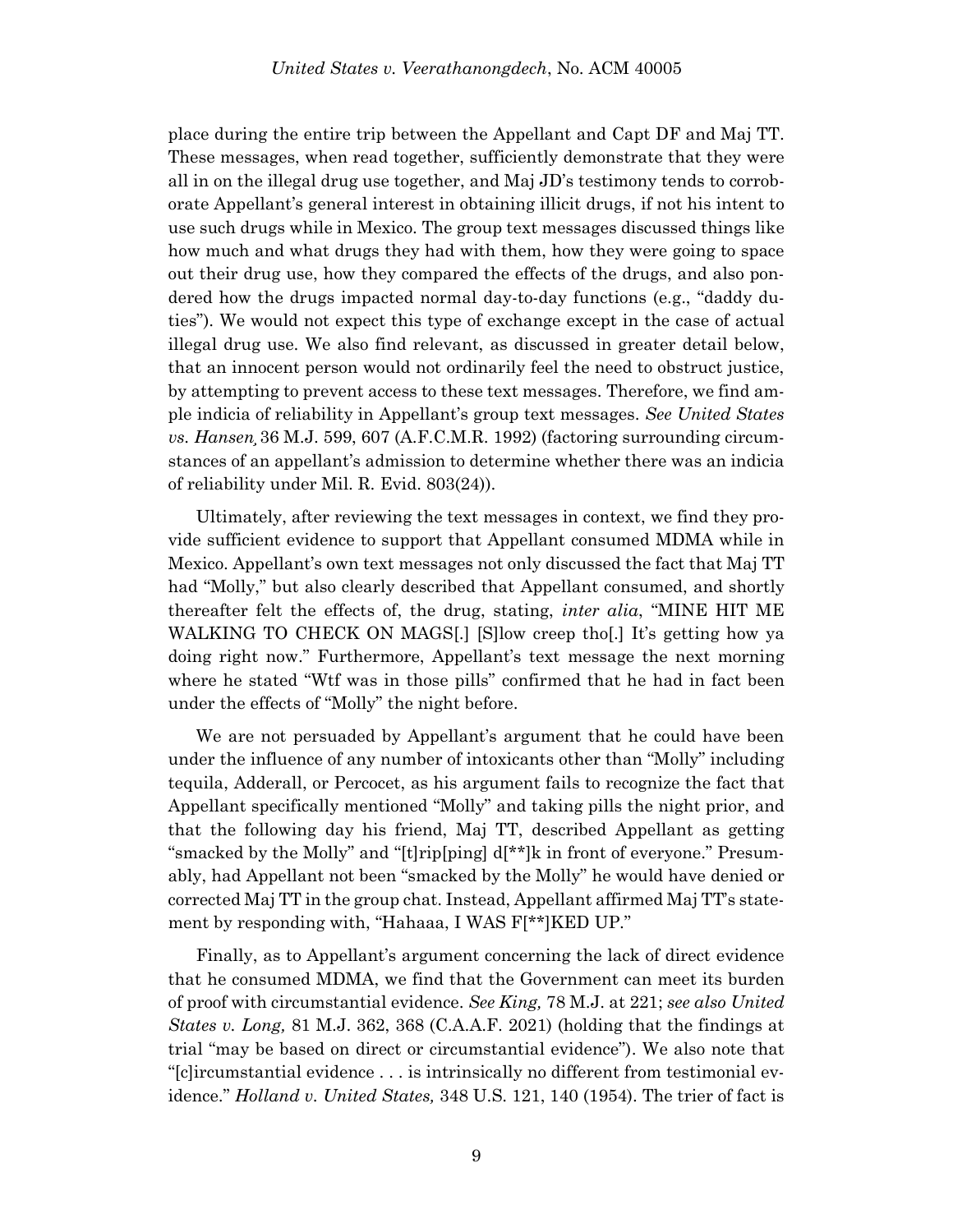free "to draw reasonable inferences from basic facts to ultimate facts." *Long,*  81 M.J. at 368 (citation omitted).

Accordingly, in assessing the legal sufficiency, we are limited to the evidence produced at trial and are required to consider it in the light most favorable to the Government. We conclude that a rational factfinder could have found beyond a reasonable doubt all of the essential elements of Appellant's convicted offense. Furthermore, in assessing factual sufficiency, after weighing all the evidence in the record of trial and having made allowances for not having personally observed the witnesses, we are ourselves convinced of Appellant's guilt beyond a reasonable doubt. Therefore, we find Appellant's conviction for wrongful use of MDMA is legally and factually sufficient.

# *b. Obstruction of Justice*

In order for Appellant to be found guilty of obstruction of justice, in violation of Article 134, UCMJ, the Government must prove beyond a reasonable doubt four elements: (1) Appellant did a certain act; (2) Appellant did so in a case of a certain person against whom Appellant had reason to believe there were or would be criminal proceedings pending; (3) the act was done with the intent to influence, impede, or otherwise obstruct the due administration of justice; and (4) under the circumstances, Appellant's conduct was to the prejudice of good order and discipline in the armed forces. *See MCM*, pt. IV, ¶ 96.b.

As charged, Specification 3 of Charge IV alleged that, on or about 23 April 2018, Appellant wrongfully endeavored to impede an investigation in his own case, by sucking and rubbing his thumb to prevent law enforcement officers from using his thumbprint to unlock his cellular phone, and that said conduct was to the prejudice of good order and discipline in the armed forces.

"This offense may be based on conduct that occurred before preferral of charges." *MCM*, pt. IV, ¶ 96.c. "Actual obstruction of justice is not an element of this offense." *Id.* The *Manual for Courts-Martial* also provides:

"Examples of obstruction of justice include . . . preventing communication of information relating to a violation of any criminal statute of the United States to a person authorized by a department, agency, or armed force of the United States to conduct or engage in investigations or prosecutions of such offenses; or endeavoring to do so."

### *MCM*, pt. IV, ¶ 96.c.

Appellant contends the Government failed to prove that Appellant had the specific intent to prevent law enforcement officers from using his thumbprint to unlock his phone when he sucked and rubbed his thumbs. We disagree with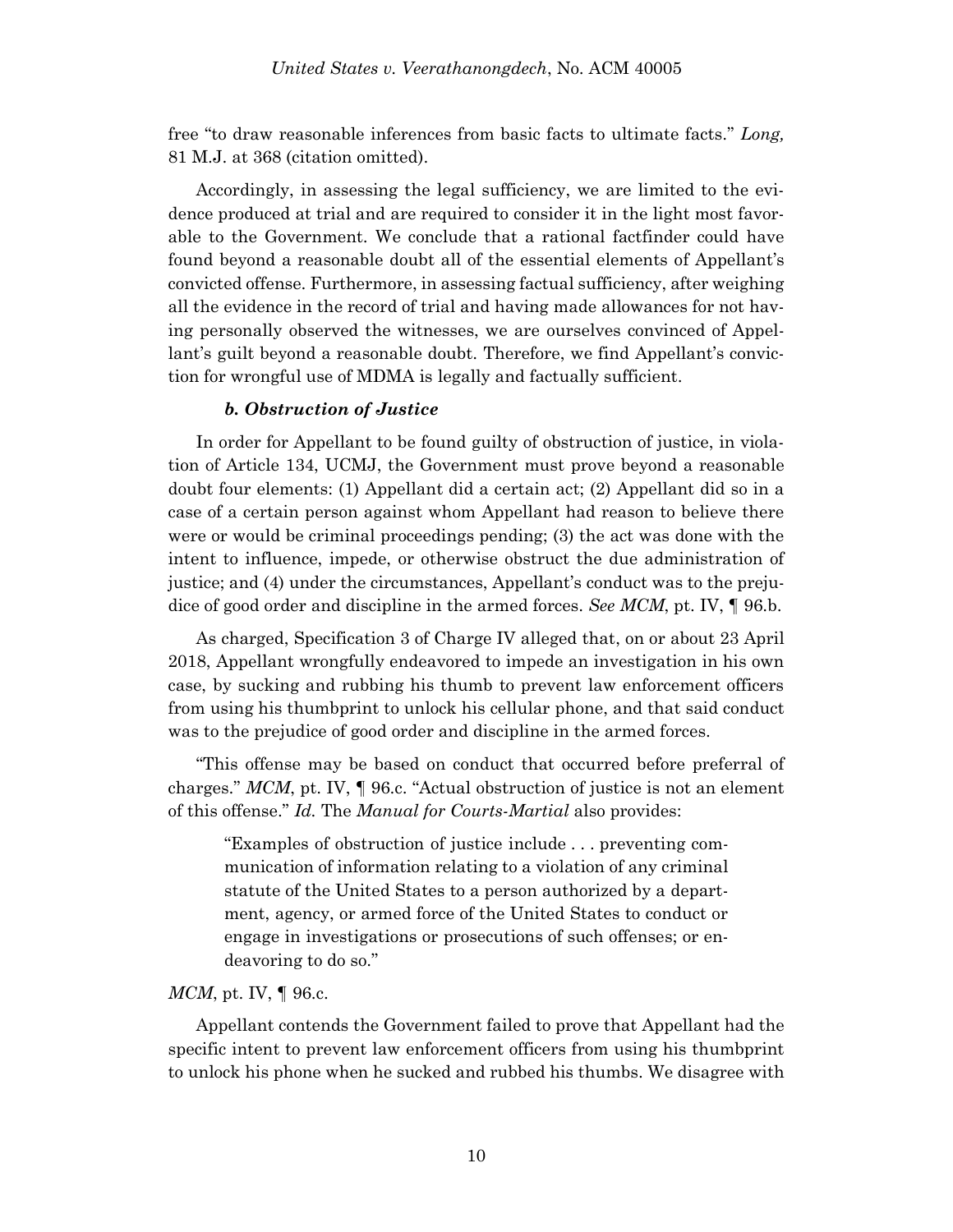Appellant's argument and find that the Government presented sufficient circumstantial evidence to show the requisite intent for obstruction of justice. *See United States v. Finsel,* 36 M.J. 441 (C.M.A. 1993) (holding the totality of the circumstances was sufficient for finding, beyond a reasonable doubt, the requisite intent for an obstruction of justice offense). Here the Government presented video footage of Appellant's behavior while at AFOSI. This video showed Appellant's conduct both before AFOSI directed him to biometrically unlock his phone with his thumbs—when he was not rubbing, sucking, or scratching his thumbs—and Appellant's conduct after AFOSI agents left the interview room when Appellant immediately and repeatedly rubbed, sucked, and scratched his thumbs for 15 to 20 minutes. We find this stark contrast in Appellant's behavior is a sufficient basis for a reasonable factfinder to conclude that Appellant began to rub and suck his thumbs for the sole purpose of preventing AFOSI from getting a clear thumbprint to biometrically unlock the phone. Importantly, Appellant had a strong motive to prevent access to his phone, considering the phone contained numerous incriminating text messages between Appellant and his fellow drug users, and documented his drugfilled vacation from start to finish.

Appellant also suggests the Government did not prove beyond a reasonable doubt that Appellant tried to impede AFOSI's access to his phone by "sucking and rubbing" his thumb, because trial counsel repeatedly argued that Appellant "scraped" his thumbs. But Appellant's argument misses the mark for two reasons. First, trial counsel's argument is not evidence. *See United States v. Sewell*, 76 M.J. 14, 19 (C.A.A.F. 2017). Second, as mentioned above, the video evidence of Appellant's behavior while at AFOSI was compelling evidence that demonstrated Appellant sucked and rubbed his thumbs in furtherance of his attempt to obstruct justice. The members saw this evidence, and the video is part of the record which we ourselves have reviewed.

Considering only the evidence produced at trial, in the light most favorable to the Government, we conclude that a rational factfinder could have found beyond a reasonable doubt all essential elements for obstruction of justice. Furthermore, after weighing all evidence in the record of trial and having made allowances for not having personally observed the witnesses, we are ourselves convinced of Appellant's guilt beyond a reasonable doubt. Therefore, we find Appellant's conviction for obstruction of justice is both legally and factually sufficient.

#### **III. CONCLUSION**

The findings and sentence as entered are correct in law and fact, and no error materially prejudicial to the substantial rights of Appellant occurred. Articles 59(a) and 66(d), UCMJ, 10 U.S.C. §§ 859(a), 866(d), *Manual for Courts-*